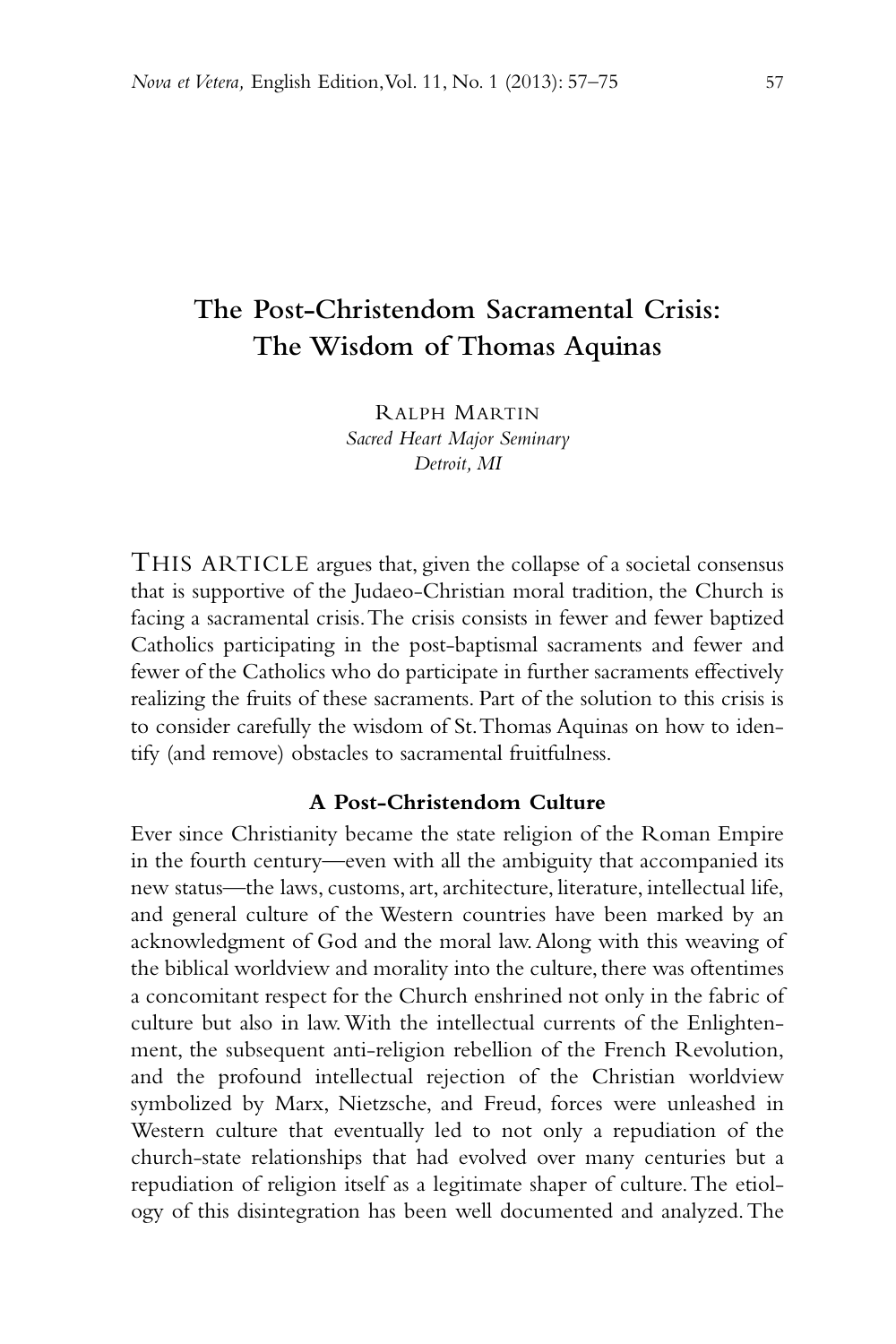sadly uncritical acceptance of this ideology on the part of the universities, and the cultural elites formed by the universities, has unleashed in the West anti-religious forces that work consciously to strip from culture the vestiges of respect for the Judaeo-Christian tradition still enshrined in it, now oftentimes, in little more than a nostalgic, symbolic way. Wellfinanced and carefully strategized campaigns to completely remove respect for the law of God from the culture continue apace, most notably now in the campaign to force the culture to accept the active practice of homosexuality as a protected and respected good, and to force into silence—with the definition of new laws protecting it—the churches and synagogues that still hold to Scripture and tradition on this issue.

The collapse of Christian culture, as weak and ambiguous as it was in some ways, has profoundly affected the beliefs and actions of baptized Catholics. Whether it be the decline in Mass attendance, the radical drop in vocations, the widespread breakup of Catholic marriages, the increasing frequency of co-habitation by Catholics before or instead of marriage, the shrinking of family size and the concomitant practice of contraception, the statistics are widely known but nevertheless quite shocking.1

What these statistics indicate, among other things, is that there is something like an institutional collapse going on, evidenced by the vast numbers of schools closing, parishes merging, clustering and closing and the multiple assignments that many young priests now are asked to manage. Besides the institutional collapse, there is evidence of a widespread repudiation of the teaching of Christ and the Church by vast numbers of Catholics. Even those who attend Mass regularly often embody a set of beliefs that are closer to the beliefs of the secular elites than to the teaching of Christ. Despite many positive signs, the trends are not encouraging. The radical collapse of the Church in some of the traditionally most Catholic parts of the country—the northeast, the midwest, et cetera—is masked by the large Hispanic immigration that has kept the statistics reported on the total Catholic population relatively stable. But the same secularizing forces are at work among the traditionally Catholic immigrants, and the lack of sufficient numbers of Spanish-speaking priests doesn't bode well for the future.2The challenge of evangelical and Pentecostal churches that embody

<sup>&</sup>lt;sup>1</sup> The Center for Applied Research in the Apostolate (CARA) provides exhaustive statistics, continually updated, on many Catholic metrics. Their home page (cara.georgetown.edu) contains a section titled "Church Statistics" that opens to this information.

<sup>2</sup> See Jim Graves, "Where are the Priests?" in *National Catholic Register*, July 17–30, 2011, p. 1ff. While Hispanics now constitute nearly 40 percent of the total U.S. Catholic population (and more than 50 percent of the Catholic youth population),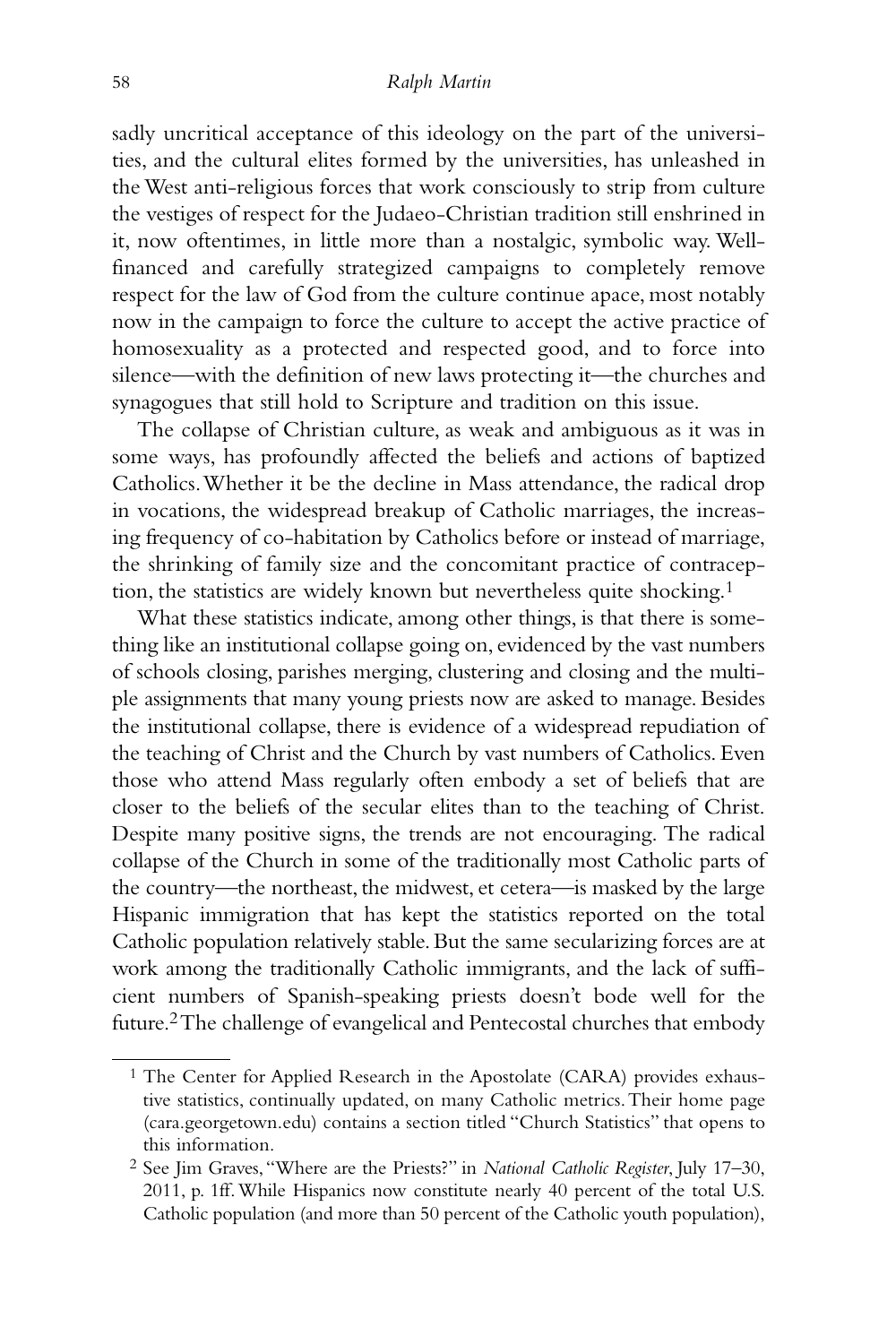more values of the Hispanic culture than the typical Catholic Anglo parish does is also a significant factor.3

# **A Sacramental Crisis**

We are now faced with what I think warrants to be called a "sacramental crisis." One aspect of the crisis is the radical drop in the numbers of those who still bother to approach the sacraments. The statistics reported below track this drop in a large midwestern diocese, but statistics that I've seen from other dioceses are very similar and are typical of the Catholic heartland.4

| Last Ten Years: Midwestern Diocese |         |         |                |
|------------------------------------|---------|---------|----------------|
|                                    | 2000    | 2010    |                |
| Infant Baptisms                    | 16,294  | 9,544   | 42.4% decrease |
| <b>Adult Baptisms</b>              | 1,442   | 704     | 51.2% decrease |
| Full Communion<br>with the Church  | 1,713   | 960     | 43.6% decrease |
| Catholic Marriages                 | 3,641   | 1,649   | 45.3% decrease |
| Interfaith Marriages               | 1,657   | 783     | 52.7% decrease |
| <b>Funerals</b>                    | 10,461  | 9,496   | 9.2% decrease  |
| Parishes                           | 313     | 273     | 12.8% decrease |
| Annual Appeal<br>Households        | 317,805 | 270,451 | 14.9% decrease |

The fact that this radical drop has occurred in only a space of ten years is particularly disturbing. Another aspect of the crisis is the apparent lack of sacramental fruitfulness in the lives of many who still partake of the

only 10 to 15 percent of the priests ordained each year are Hispanic. Only 9 percent of the bishops are Hispanic. In heavily Hispanic dioceses like Los Angeles and Phoenix, ordinations of any kind are shockingly rare. In Los Angeles, the largest archdiocese in the U.S., only 3 men were ordained in 2010, and only 6 in 2011. In Phoenix only 3 were ordained n 2010 and none in 2011.

<sup>&</sup>lt;sup>3</sup> While there has been growth in the west, southwest and south, a growth that is largely due to Hispanic immigration, not to growth through evangelization, the statistics about the outflow from the Catholic Church in second and third generation Hispanic Catholic immigrants are not encouraging. See Edwin Hernández, with Rebecca Burwell and Jeffrey Smith, "A Study of Hispanic Catholics: Why Are They Leaving the Catholic Church? Implications for the New Evangelization," in *The New Evangelization: Overcoming the Obstacles*, ed. Steven Boguslawski and Ralph Martin (New York: Paulist Press, 2008), 109–41.

<sup>4</sup> For example, in another diocese, while the Catholic population of the ten counties of the diocese declined by 3.25 percent, the drop in Mass attendance was five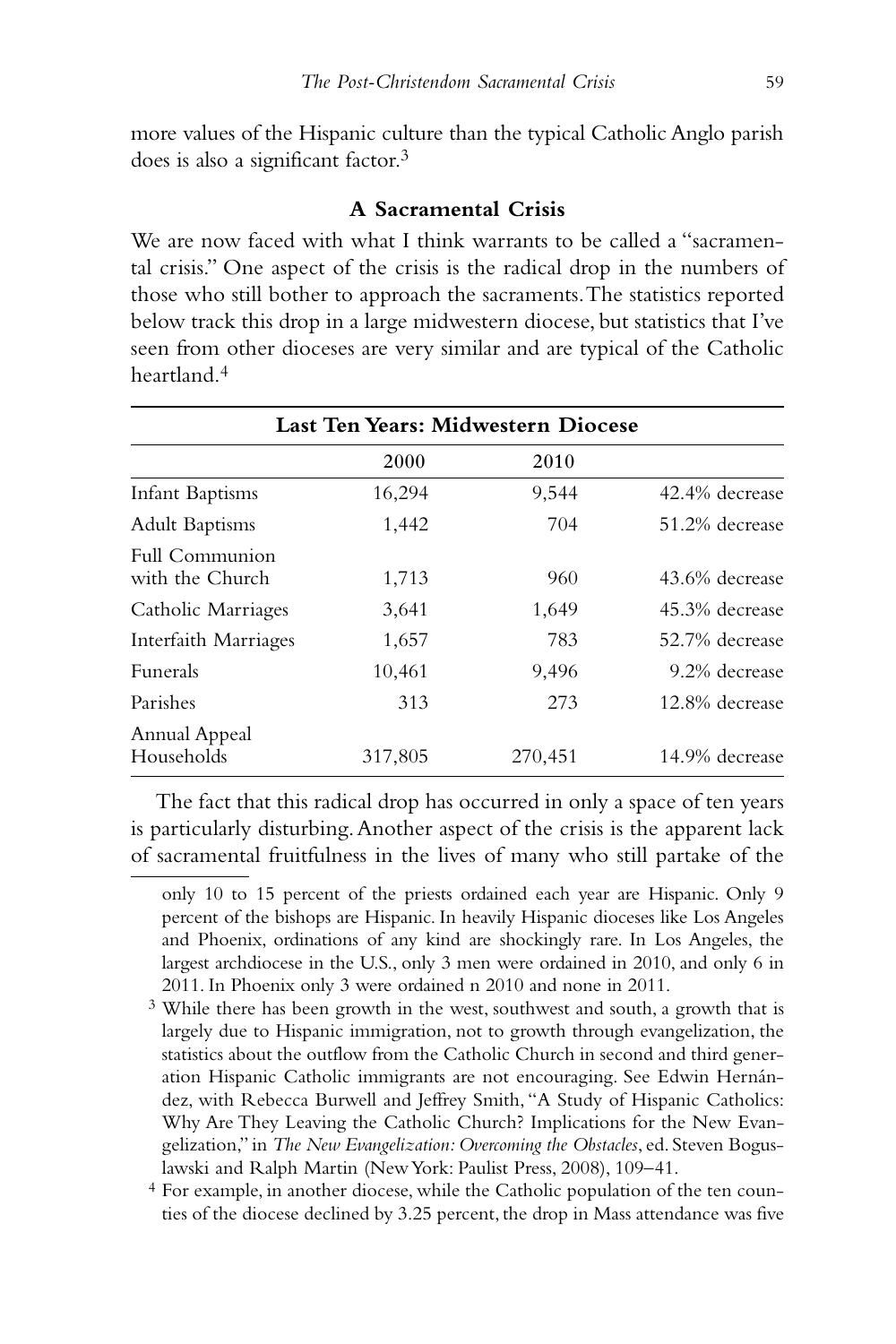sacraments. One of the most dramatic indicators of this is the experience of many parishes when it comes to the sacrament of confirmation. As I've spoken to youth ministers, religious education directors, and pastors in many parts of North America, and in my classroom at the seminary, the most common difficulty that I've heard expressed when discussion turns to confirmation is that the majority of youth confirmed are seldom seen in church again. The sacrament that is supposed to express and effect deeper, conscious commitment to being witnesses to the faith seems in many cases to result in directly the opposite. For many youth and their parents, confirmation seems to be a "ritual" that completes the list of what "good Catholics" are supposed to do, and therefore no further religious education or even Church attendance seems necessary. If this is the "green" wood what is the "dry" wood like?

This virtually unaiminous anecdotal evidence is verified in the various studies that have been done on what "youth" believe today.

One of the most cited of the contemporary youth researchers is Christian Smith. In a comprehensive survey of American youth, he and his team pointed out that Catholic youth are in some ways in the greatest difficulty of any religiously affiliated youth as regards orthodox belief.

For example, 57 percent of teenage Catholics stated that they maybe or definitely believed in reincarnation. The authors conclude that even though the "shell" or "form" of traditional religion is there, it has been colonized by an alien spirit which they describe as "Moralistic Therapeutic Deism."5

Of course, it would not be accurate to leave the impression that the "secular culture" is to blame for all of this. Years of silence about those aspects of the gospel which the contemporary culture is hostile to—the truths about sin, about heaven and hell, about the need for repentance, about the real meaning of discipleship, about the supreme value of knowing Christ—have contributed to the metamorphosis of Catholicism in the minds of many into a comforting religious ritual of indeterminate meaning. When the American bishops a few years ago commissioned an evaluation of catechetical text books in use over the previous twenty-five

2005), 166.

times greater—a 16.37 percent decline since the year 2000. There has been an even more precipitous decline in that period in baptisms (–32.81 percent), in marriages (–44.38 percent), and in RCIA participation (–57.7 percent). The diocese notes that the reported decline is not confined to one area of the diocese or clustered in a small number of urban parishes but is widespread. 5 For a recent comprehensive study of the religious beliefs of American youth, see Christian Smith with Melinda Lundquist Denton, *Soul Searching: The Religious and Spiritual Lives of American Teenagers* (New York: Oxford University Press,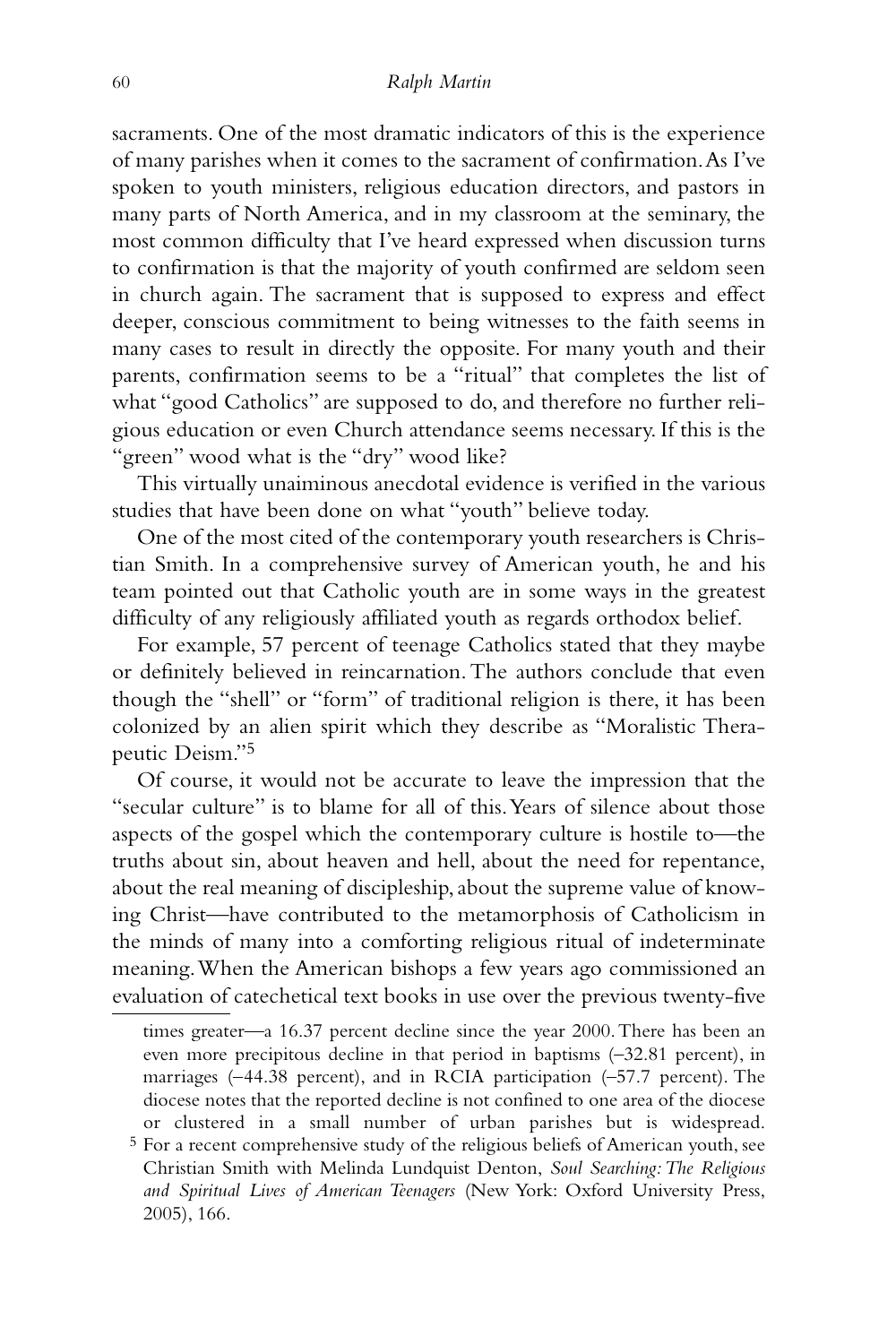years, they found a vast majority of them were "defective" in their presentation of one or more key doctrines of the Church, despite having imprimaturs or offical approval by bishops for use in their dioceses.

When the eternal consequences that flow from what we choose to believe and how we choose to act are not spoken of for long periods of time, the silence on these dimensions of the gospel is often taken to mean that they are no longer important, true, or relevant. As one Australian commentator has pointed out, when the eternal consequences of believing and obeying, or not believing and obeying, are left fuzzy, "the essential faith of Catholics will then amount to no more than a vague theism with little specific moral content; just what it is for a large proportion of Catholics today."6

The collapse of doctrinal clarity is certainly a major contributor to the general indifference to the call to evangelization which has so insistently come from the Magisterium since Vatican II. Cardinal Ratzinger called it a "catastrophic collapse" of catechetics.

The new evangelization we need so urgently today is not to be attained with cleverly thought out ideas, however cunningly these are elaborated: the catastrophic failure of modern catechesis is all too obvious. It is only the interaction of a truth conclusive in itself with its proof in the life of this truth that can enable that particular evidence of the faith to be illuminated that the human heart awaits: it is only through this door that the Holy Spirit enters the world.7

Avery Dulles, in a foreword to a recent book on evangelization,<sup>8</sup> cites unsettling statistics:<sup>9</sup>

Asked whether spreading the faith was a high priority of their parishes, 75 percent of conservative Protestant congregations and 57 percent of African American congregations responded affirmatively, whereas only 6 percent of Catholic parishes did the same. Asked whether they sponsored local evangelistic activities, 39 percent of conservative Protestant

<sup>6</sup> John Lamont, "What Was Wrong with Vatican II," *New Blackfriars* 99, no. 1013 (January 2007): 92–93. See also John Lamont "Why the Second Vatican Council Was a Good Thing and Is More Important Than Ever," *New Oxford Review* ( July/ August 2005): 32–36, in which he identifies the positive aspects of Vatican II.

<sup>7</sup> Joseph Ratzinger, *The Yes of Jesus Christ*, trans. Robert Nowell (New York: Crossroad,1991) 35.

<sup>8</sup> Timothy E. Byerley, *The Great Commission: Models of Evangelization in American Catholicism* (New York: Paulist Press, 2008), ix.

<sup>9</sup> Drawn from a book by Nancy T. Ammerman, *Pillars of Faith* (Berkeley: University of California Press, 2005), 117, 134.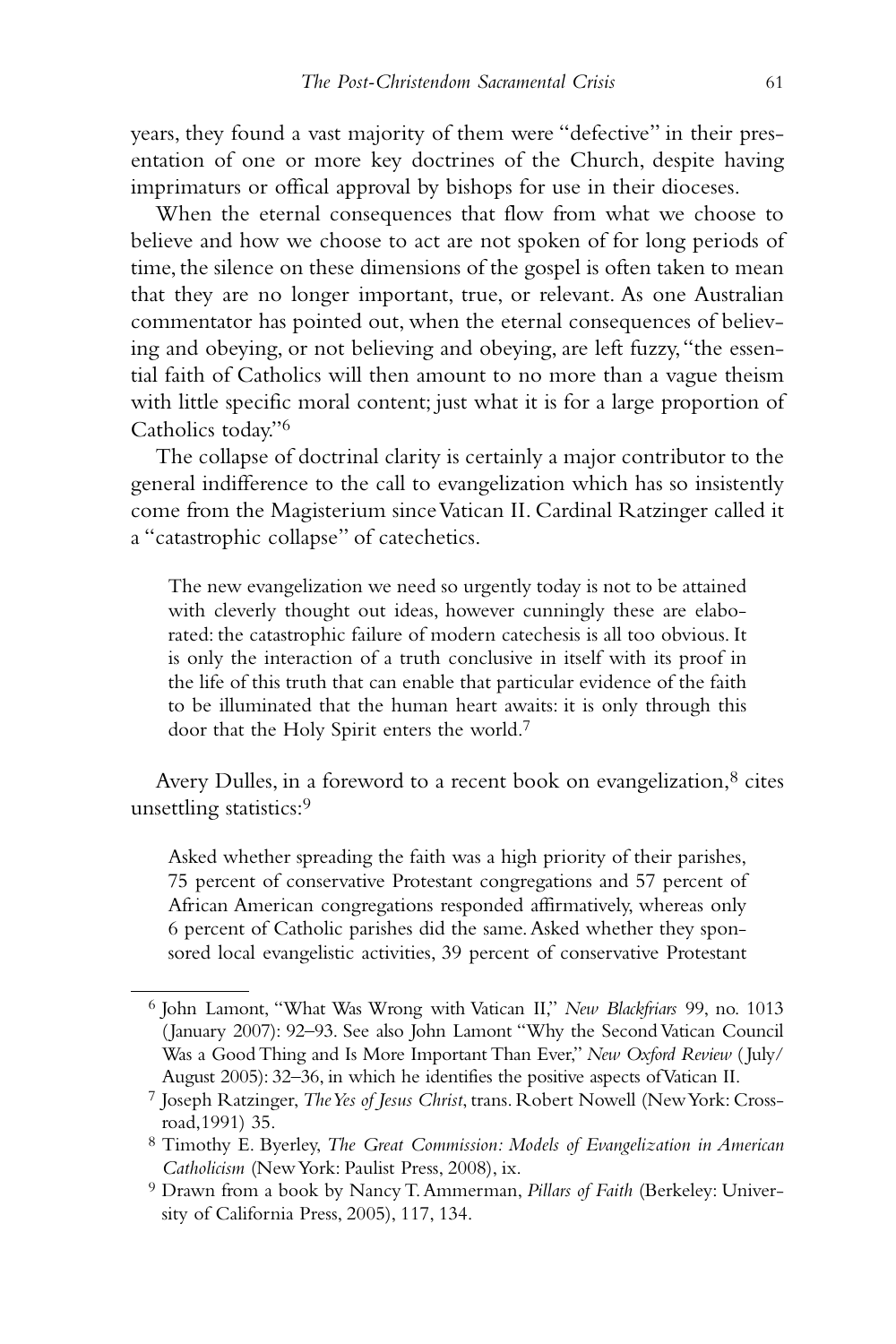congregations and 16 percent of African American congregations responded positively as compared with only 3 percent of Catholic parishes. Converts to Catholicism often report that on their spiritual journey they received little or no encouragement from Catholic clergy whom they consulted.

The Catherine of Siena Institute in Colorado Springs, Colorado, has interviewed tens of thousands of Catholics and their pastors and makes the point that even among the minority of Catholics who come to Church somewhat regularly fewer than 10 percent could be considered "intentional disciples" who have consciously made Christ the center of their lives.10

Cardinal Ratzinger remarked on a strange phenomenon he observed in conjunction with the collapse of the Church in the Netherlands after Vatican II. He pointed out that by every statistical measure the Church in the Netherlands was collapsing and yet, strangely, at the same time an atmosphere of "general optimism" was prevalent that seemed blind to the actual situation.

I thought to myself: what would one say of a businessman whose accounts were completely in the red but who, instead of recognizing this evil, finding out its reasons, and courageously taking steps against it, wanted to commend himself to his creditors solely through optimism? What should one's attitude be to an optimism that was quite simply opposed to reality?<sup>11</sup>

In the United States, "official optimism" has been quite strong in the midst of radical decline. When the American bishops greeted Pope Benedict XVI on his pastoral visit, they spoke of our "vibrant" Church. Shortly before Pope Benedict XVI's visit to the United States, Russell Shaw, a respected author and former spokesman for the American bishops, urged the American bishops to stop pretending everything was fine.12

But of course the "catastrophic failure" of catechesis in conjunction with doctrinal confusion and outright infidelity, along with the power of a secularizing culture, are not alone in the "witches brew" of disintegrating forces at work in the life of baptized Catholics. The shock of the ongoing revelation of gravely evil sex abuse, gross financial mismanagement, and other infidelities on the part of the ordained and the widespread cover-up or minimally effective responses on the part of higher

<sup>10</sup> See www.siena.org

<sup>11</sup> Ratzinger, *The Yes of Jesus Christ*, 39–40.

<sup>12</sup> Russell Shaw, "Please Look Behind the Bishops' Potemkin Village," *The Catholic World Report* (February 2008): 19–22.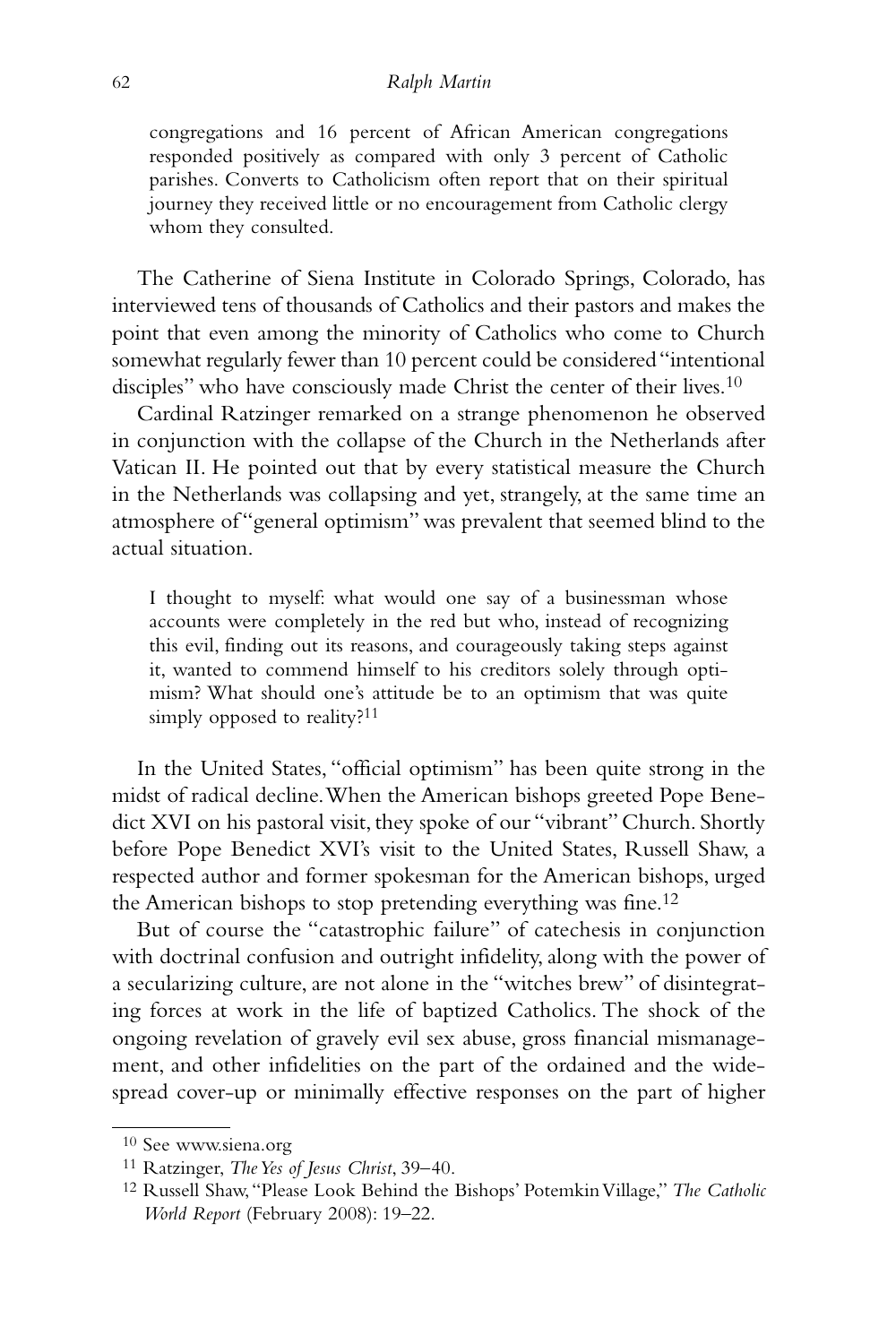authorities have contributed to the confusion and disillusionment of many. As great as the disillusionment has been in the U.S., the shock in Ireland has been even greater. The problem in the Catholic Church is truly global, but in less developed countries with fewer "deep pockets" to sue and less aggressive media interest, the cases are not as well known.

While the crisis we have identified as a sacramental crisis is admittedly broader than the effective administration of the sacraments, one key element in a solution is consideration of what is needed in order for the reception of the sacraments to be effectively fruitful in the lives of those who receive them. This means recognizing that we can no longer presume that those coming for the sacraments still understand what it means to be a Catholic or are even committed to such. Nor can we presume that they even know who Christ is and have made a commitment to him as savior and Lord. Nor can we presume that what they are seeking when they come for the sacraments is what indeed the sacraments are intended to effect. The General (GDC) and National Catechetical Directories (NCD) were prescient when they insisted that catechesis now needs to be seen within the framework of evangelization. We will cite only a few of the important insights contained in these foundational documents.

Catechesis, situated in the context of the Church's mission of evangelization and seen as an essential moment of that mission, receives from evangelization a missionary dynamic which deeply enriches it and defines its own identity. The ministry of catechesis appears, then, as a fundamental ecclesial service for the realization of the missionary mandate of Jesus. (GDC 59)

The Christian faith is above all, conversion to Jesus Christ, full and sincere adherence to his person and the decision to walk in his footsteps. Faith is a personal encounter with Jesus Christ, making of oneself a disciple of him. This demands a permanent commitment to think like him, to judge like him and to live as he lived. (GDC 53)

Frequently, many who present themselves for catechesis truly require genuine conversion. Because of this the Church usually desires that the first stage in the catechetical process be dedicated to ensuring conversion. . . . Only by starting with conversion, and therefore by making allowance for the interior disposition of "whoever believes," can catechesis strictly speaking, fulfill its proper task of education in the faith. . . . Catechetical renewal should be based thus on prior missionary evangelization. (GDC 62)

This conversion is the acceptance of a personal relationship with Christ, a sincere adherence to him and a willingness to conform one's life to his. Conversion to Christ involves making a genuine commitment to him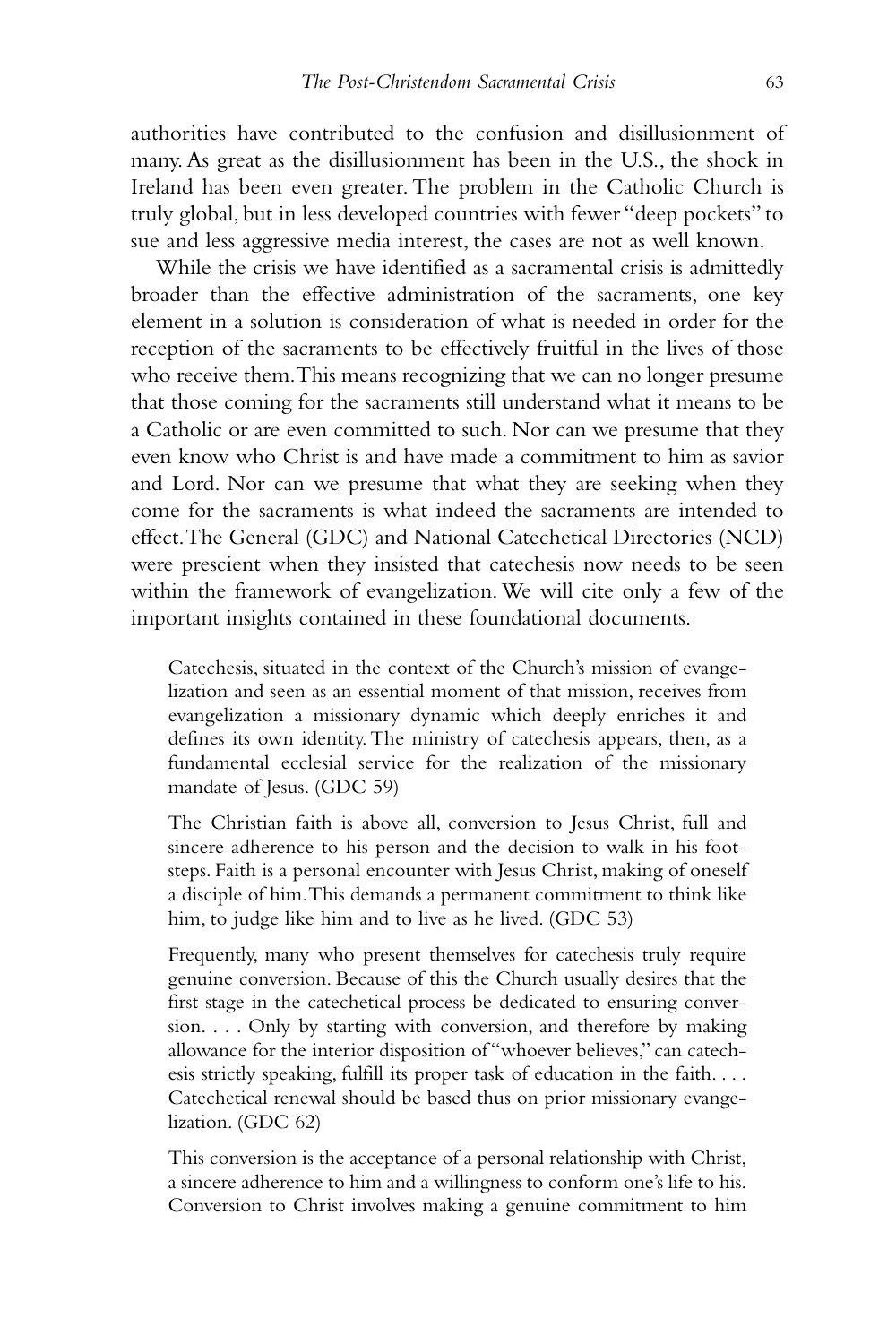and a personal decision to follow him as his disciple. Through this discipleship the believer is united to the community of disciples and appropriates the faith of the Church. (NDC 17)

These directories make clear that conversion can't be presumed among those who approach the sacraments but must be called forth. They further make clear that sacramental preparation can't simply be a matter of providing "information" but must involve "formation." Formation involves a conforming of one's life to the truth which one is hearing and to the person who is the foundation of these truths and to the community of those who live these truths. It requires from the catechists lives of discipleship into which they are leading those whom they catechize. It is not just "religious education" but an invitation to conversion and a life of discipleship. These documents also make clear that the baptismal catechumenate is a model for all catechesis, as it involves in its essence not just information but formation.

The model for all catechesis is the baptismal catechumenate when, by specific formation, an adult converted to belief is brought to explicit profession of baptismal faith during the Paschal Vigil. This catechumenal formation should inspire the other forms of catechesis in both their objectives and in their dynamism. (GDC 59)

There is an acute awareness that catechesis must have a catechumenal style, as of integral formation rather than mere information; it must act in reality as a means of arousing true conversion (GDC 29)

Based on the example of catechesis in the patristic era, it needs to form the personality of the believer and therefore be a true and proper school of Christian pedagogy. (GDC 33)

Our sacramental theology is truly rich, but the state of Christian life among those who receive the sacraments oftentimes does not display the characteristics of conversion and discipleship that our theology and official documents indicate should be the case. Where can we go for some wisdom about factors that determine sacramental fruitfulness? One source is the sacramental theology of Thomas Aquinas, whose insights into the obstacles that block sacramental fruitfulness are remarkably relevant to our contemporary crisis.

# **The Fruitfulness of the Sacraments and Preparation for the Sacraments**

The reaction to the theology of the Protestant reformers produced in the Catholic Church what could be regarded as an overemphasis on the *ex opere*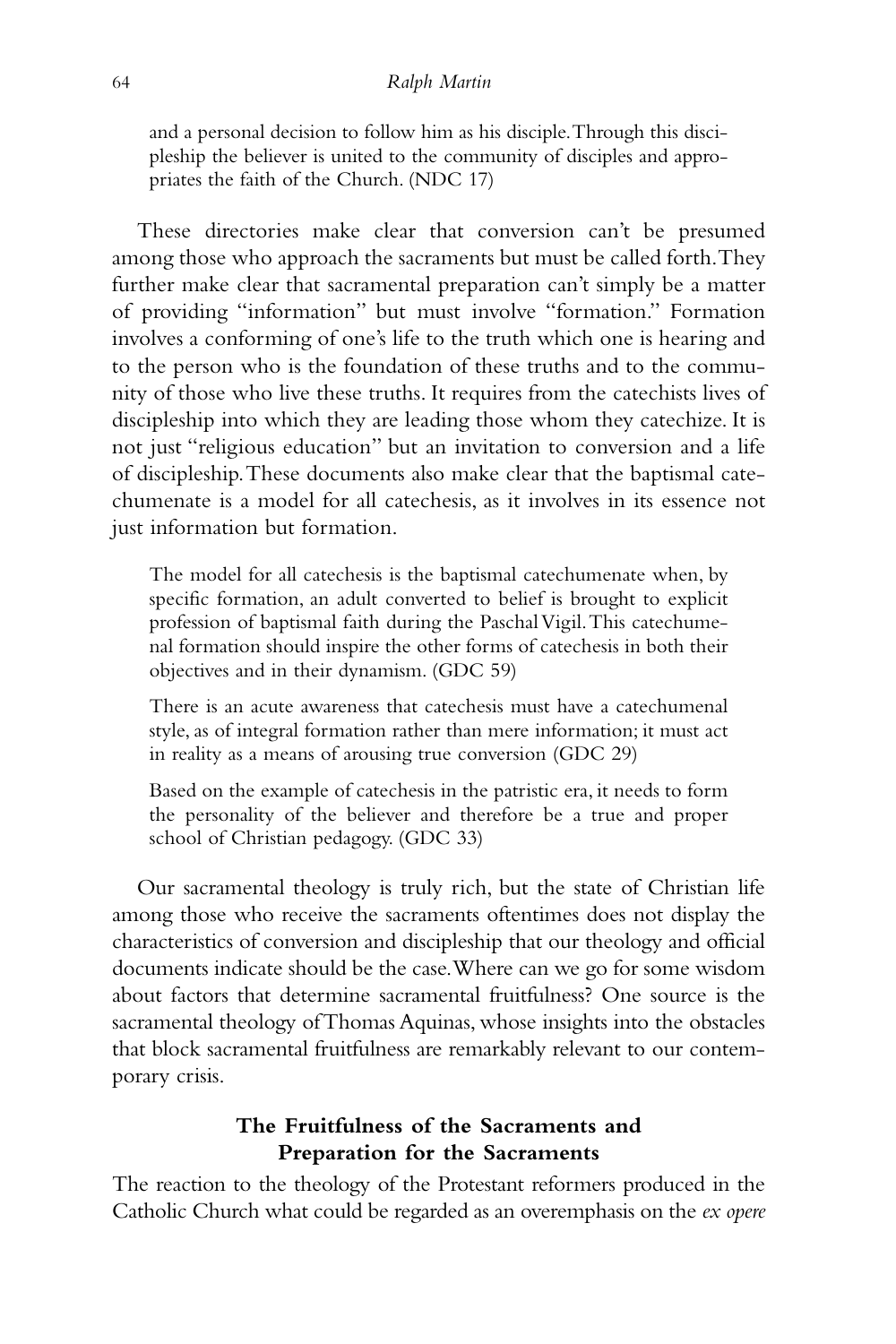*operato* (by the fact of the action being performed) aspect of the sacraments working, to the neglect of the practical importance of the *ex opere operantis* (from the action of the doer) aspect. The *Catechism of the Catholic Church* affirms the importance of both aspects:

From the moment that a sacrament is celebrated in accordance with the intention of the Church, the power of Christ and his Spirit acts in and through it, independently of the personal holiness of the minister. Nevertheless, the fruits of the sacraments also depend on the disposition of the one who receives them. (*CCC* 1128)

In the very heart of our theological tradition resides a great wisdom that of St. Thomas Aquinas—about the importance of preparation and subjective disposition on the part of those receiving the sacraments in order for them to actually bear fruit in the lives of their recipients.

# **The Baptism of Adults: The Teaching of St. Thomas Aquinas**

In the third part of the *Summa theologiae*, where Thomas deals with issues concerning the sacraments, he has some very useful things to say that are relevant to the concerns we have identified. We will only consider here his teaching as it pertains to the baptism of adults and show how this teaching has important application to the sacramental crisis we are experiencing today. He identifies a number of factors that need to be present in order for the reception of the sacrament to be fruitful, as well as factors that block the sacrament's fruitfulness or effectiveness in the lives of their recipients. He makes the point that a sacrament can be validly given and received but still not be fruitful—an outcome that seems unfortunately widespread today.

### *Repentance*

Thomas unambiguously teaches that those who are not willing to repent of sin should not be baptized. Quoting Scripture and Augustine to support this point, he states:

Now so long as a man wills to sin, he cannot be united to Christ. . . . Secondly, because there should be nothing useless in the works of Christ and of the Church. Now that is useless which does not reach the end to which it is ordained; and on the other hand, no one having the will to sin can, at the same time, be cleansed from sin, which is the purpose of Baptism; for this would be to combine two contradictory things. Thirdly, because there should be no falsehood in the sacramental signs. (*ST* III, q. 68, a. 4)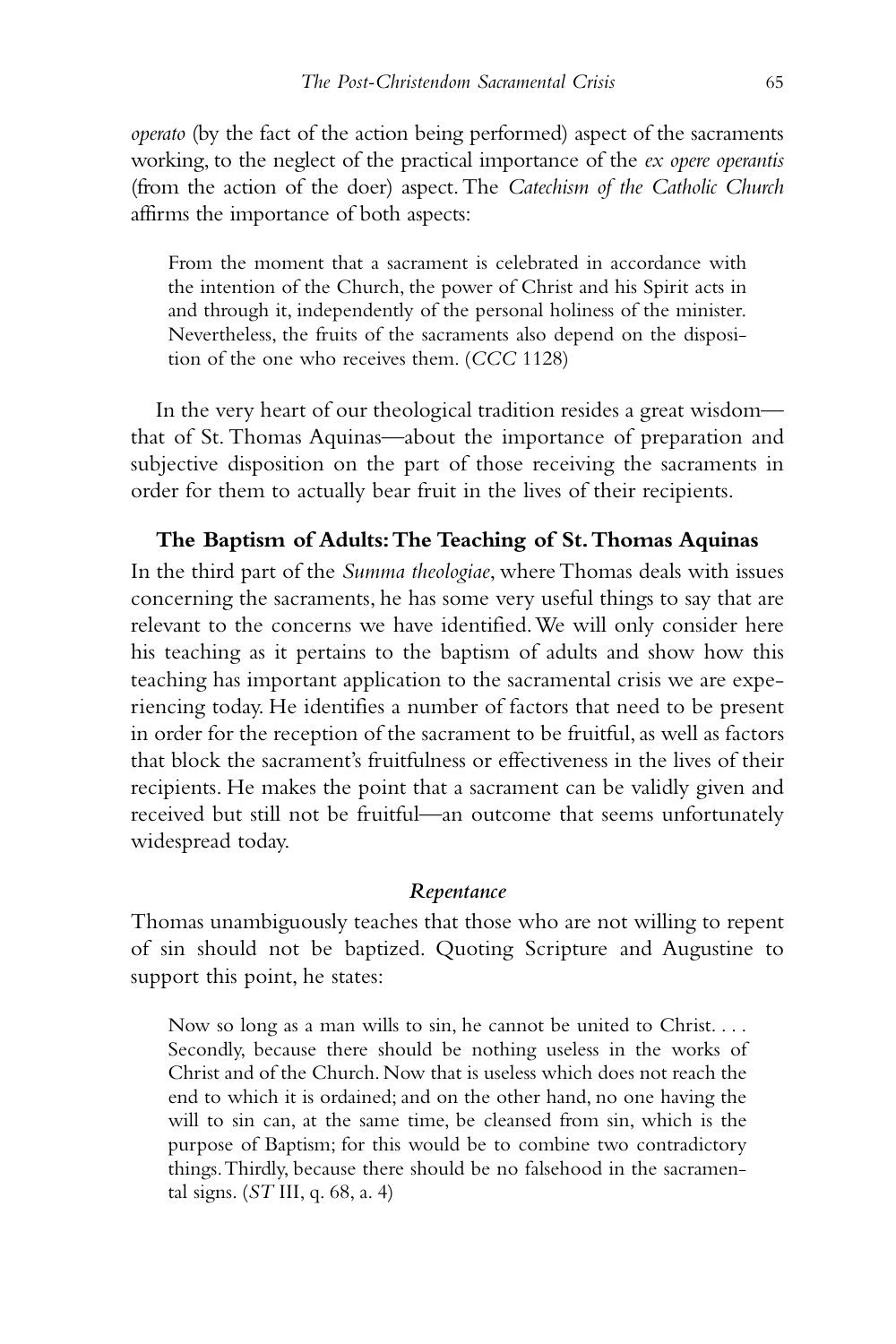Thomas clearly teaches that the kind of repentance necessary before Baptism does not necessitate making use of the sacrament of reconciliation (that is for post-baptismal sin) but rather an "inward confession of sins to God is required before Baptism but not the sacrament of Reconciliation" (*ST* III, q. 68, a. 6).

In contemporary sacramental practice when someone physically presents oneself to receive a sacrament, proper disposition is often assumed. Thomas teaches the contrary.

A man is said to be insincere who makes a show of willing what he wills not. Now, whoever approaches Baptism, by that very fact makes a show of having right faith in Christ, of veneration for this sacrament, and of wishing to conform to the Church, and to renounce sin. Consequently, to whatever sin a man wishes to cleave, if he approach Baptism, he approaches insincerely, which is the same as to approach without devotion. (*ST* III, q. 69, a. 9, ad 3)

On the other hand, when a lack of sincerity, such as lack of true repentance or lack of faith or lack of intention to receive and live the unique grace of the sacrament, blocks the fruitfulness of a validly received sacrament, subsequent repentance and recourse to the sacrament of reconciliation can release the fruitfulness of the sacrament.

In like manner, when a man is baptized, he receives the character, which is like a form: and he receives in consequence its proper effect, which is grace whereby all his sins are remitted. But this effect is sometimes hindered by insincerity. Wherefore, when this obstacle is removed by Penance, Baptism forthwith produces its effect. (*ST* III, q. 69, a. 10.)

The points that Thomas makes in connection with adult baptism, regarding the necessity of repentance and the sincere intention to receive the graces of the sacrament, have application to other sacraments as well. If one does not will to conduct one's life in harmony with the purpose of the sacrament, one will not receive it fruitfully. For there to be no "falsehood in the sacramental sign," the recipient of the sacrament must intend what the sacrament intends. This, of course, raises serious questions about the widespread practice regarding the sacrament of confirmation today, wherein the great majority of those receiving it, rather than becoming more committed witnesses to their faith, drift away from it. There appears to be a widespread "falsehood" in the sacramental sign. The same can be said in many cases of sacramental marriage.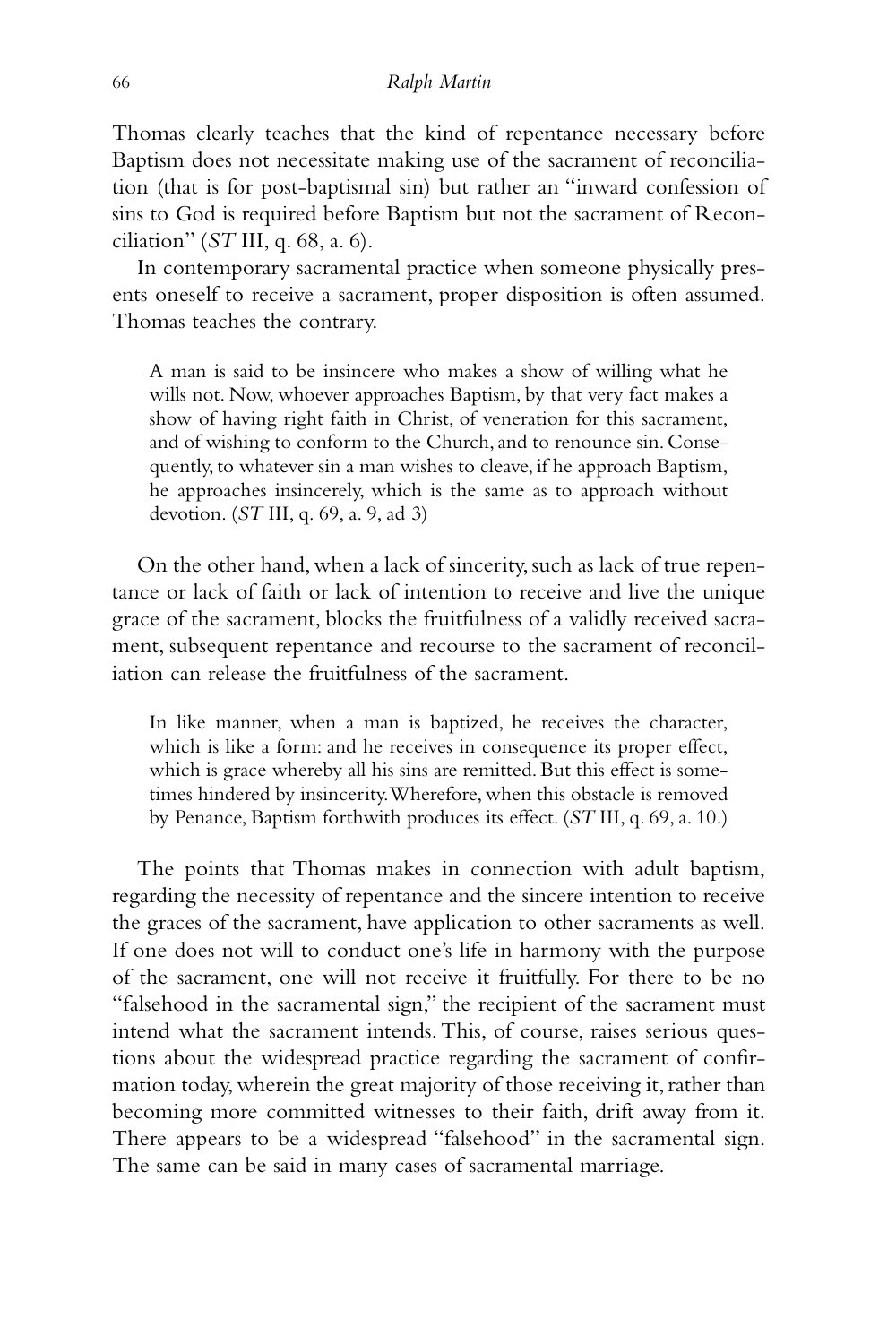#### *Faith*

Thomas clearly teaches that the sacraments aren't "magic" but require faith on the part of their adult recipients in order to bear fruit.

Therefore the sacrament of Baptism is not to be conferred save on those in whom there appears some sign of their interior conversion. . . . Baptism is the sacrament of faith. Now dead faith does not suffice for salvation. (*ST* III, q. 68, a. 4, ad 2, 3) Right faith is necessary for Baptism, because as it appears from Rom. 3: 22 "the justice of God is by faith of Jesus Christ." (*ST* III, q. 68, a. 8) Just as the sacrament of Baptism is not to be conferred on a man who is unwilling to give up his other sins, so neither should it be given to one who is unwilling to renounce his unbelief. Yet each receives the sacrament if it be conferred on him, though not unto salvation. (*ST* III, q. 58, a. 8, ad 4)

It would seem that by "right faith" Thomas is not meaning "perfect faith" but at least a general faith and intention to receive the sacrament as it is understood by the Church (see *ST* III, q. 68, ad 3).

An important point to note here is that in this case—the absence of adequate faith—Thomas considers that the sacrament is validly conferred but the person so baptized is not justified, is not saved! Less radically, once whatever was blocking the fruitfulness of a validly conferred sacrament is removed, the grace of the sacrament is released.

Thomas, though, envisions that there can be such a defect of willing the intention of receiving the sacrament that, not only can it be the case that the sacrament is validly conferred but remains unfruitful until the defect is removed—whether the lack be of repentance or of faith—but in some cases the sacrament has not even been validly conferred; in that situation, the person needs to be "rebaptized." Not only is repentance of sins necessary but also the recipient of the sacrament must "of his own will, intend to lead a new life . . . it is necessary for him to have the will or intention of receiving the sacrament." St. Thomas cites Romans 6:4, which states that we are buried with Christ "so we may walk in newness of life"(*ST* III, q. 68, a. 7). "If an adult lack the intention of receiving the sacrament, he must be rebaptized" (*ST* III, q. 68, a. 7, ad. 2).

It is written (Wisd 1:5): "The Holy Spirit of discipline will flee from the deceitful." *But the effect of Baptism is from the Holy Spirit. Therefore insincerity hinders the effect of* Baptism . . . consequently in order that a man be justified by Baptism, his will must needs embrace both Baptism and the Baptismal effect. Now, a man is said to be insincere by reason of his will being in contradiction with either Baptism or its effect. (*ST* III, q. 69, a. 9)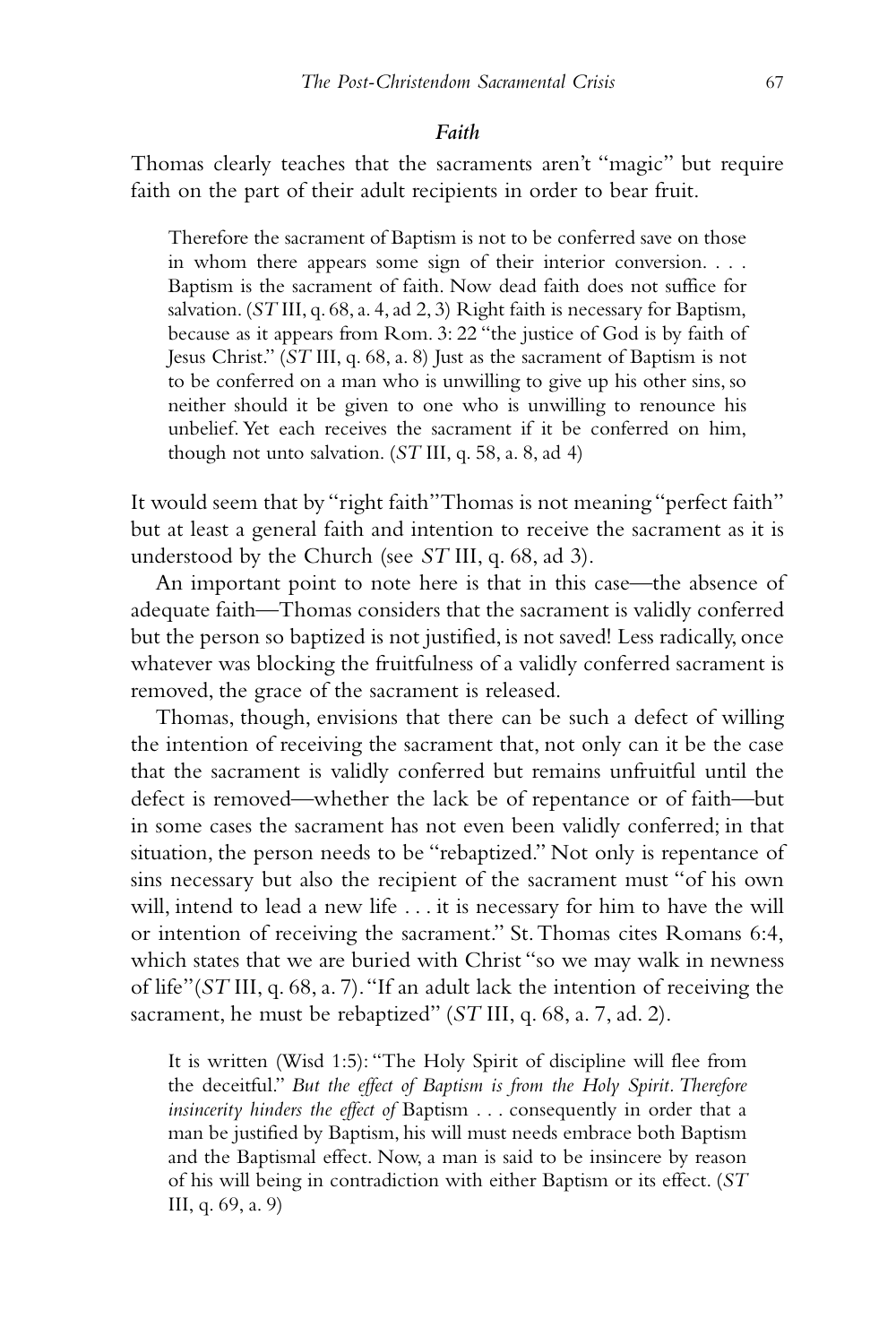#### 68 *Ralph Martin*

In contemporary sacramental practice, one often hears that even though there appear to be serious defects of intention and preparation in someone who is approaching a sacrament, "the sacrament will take care of it." Thomas does not agree. Thomas teaches that the reception of the sacrament should not be counted on to remove obstacles of lack of repentance, unbelief, and other forms of "insincerity." The removal of these obstacles needs to precede the reception of the sacrament.<sup>13</sup>

When God changes man's will from evil to good, man does not approach with insincerity. But God does not always do this. Nor is this the purpose of the sacrament, that an insincere man be made sincere: but that he who comes in sincerity, be justified. (*ST* III, q. 69, a. 9, ad 2)

Could there be some—many, even—who are being confirmed or married in the Church, who lack the intention of receiving the sacrament as it is defined by Thomas—lacking the intention to lead the new life that each of the sacraments uniquely signifies, lacking the intention of the sacramental effect? If so, if they come to a subsequent Christian awakening, do they need to be "reconfirmed" or "remarried" (to use the language that Thomas uses in connection with Baptism)?

## *Preparation and Devotion*

Thomas is aware that the "fruitfulness" of the sacraments can be understood as spanning a continuum in which there are varying degrees of fruitfulness. In any case, he teaches clearly that the degree of fruitfulness in the recipient of a particular sacrament is closely tied to the quality of the preparation that is given before receiving the sacrament and the subjective disposition of "devotion" that has been elicited in the recipient.

Adults, who approach Baptism in their own faith, are not equally disposed to Baptism; for some approach thereto with greater, some with less, devotion. And therefore some receive a greater, some a smaller share of the grace of newness; just as from the same fire, he receives more heat who approaches nearest to it, although the fire, as far as it is concerned, sends forth its heat equally to all. (*ST* III, q. 69, a. 8)

In the text just cited, Thomas stresses that the varying receptivity on the part of the recipients accounts for the varying fruitfulness in the recipients' lives. In another text he indicates that while the grace received by similarly disposed recipients may be similar at the beginning, considerable

<sup>13</sup> See Colman O'Neill, *Meeting Christ in the Sacraments*, rev. ed., Romanus Cessario (New York: Society of St. Paul, 1991), 38 and 126ff.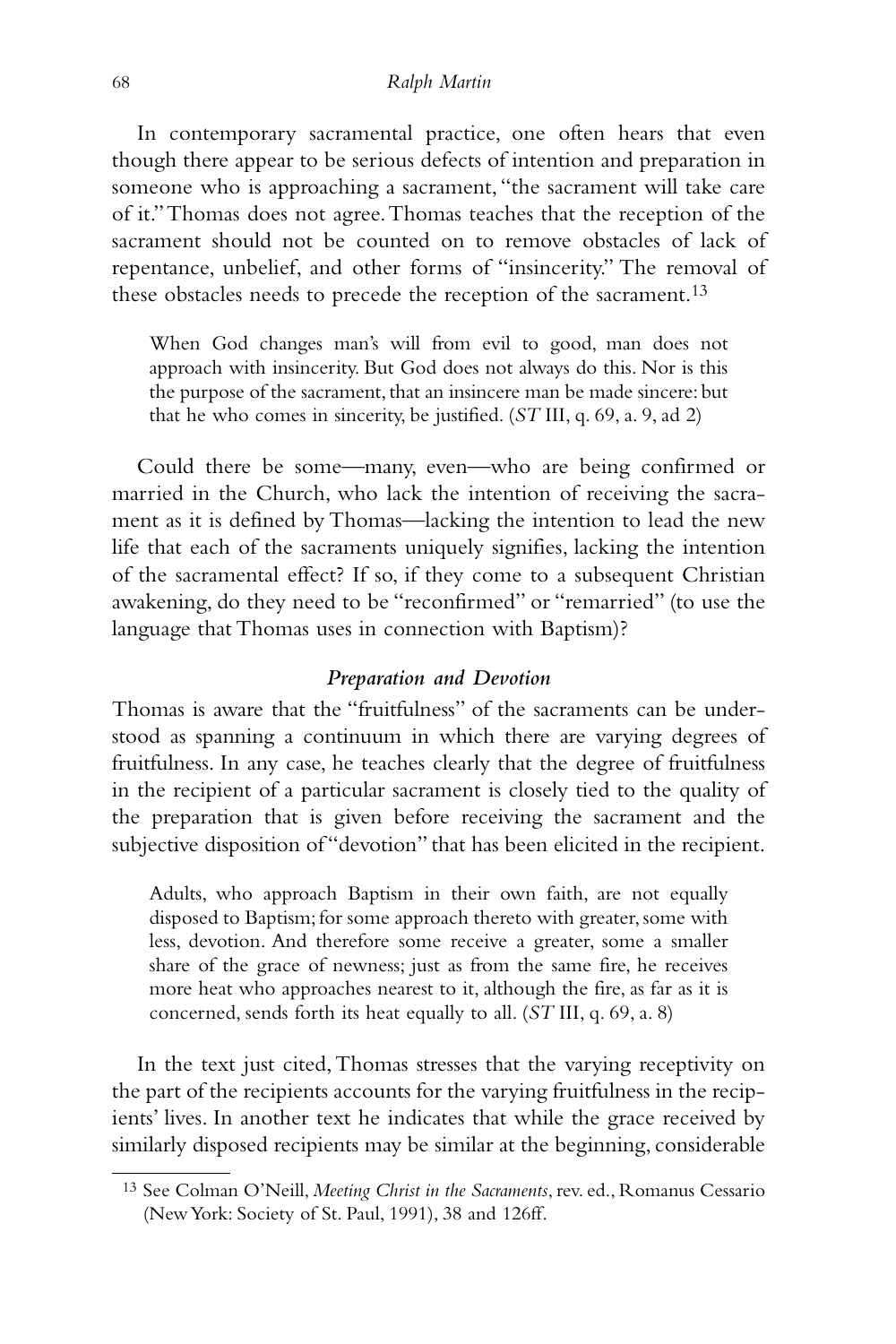divergences can develop over time if one recipient is more attentive to the grace and its growth than another.

That greater or lesser grace appears in the baptized may occur in two ways. First, because one receives greater grace in Baptism than another, on account of his greater devotion, as stated above. Secondly, because, though they receive equal grace, they do not make an equal use of it, but one applies himself more to advance therein, while another by his negligence baffles grace. (*ST* III, q. 69, a. 8, ad 2)

The initial fruitfulness of the sacraments is tied to the quality of the preparation and the "devotion" of the recipients. Preparation is needed. The fundamental principle of grace building on nature—that both reason and faith have their important contributions—is insisted upon by Thomas in his sacramental teaching. St. Thomas cites Romans 10:14 concerning how faith comes through hearing/preaching (*ST* III, q. 71, a. 1) and he says that "the life of grace into which a man is regenerated presupposes the life of the rational nature, in which man is capable of receiving instruction" (*ST* III, q. 71, a. 1, ad 1).

The ongoing fruitfulness of a sacrament is tied to the quality of the "follow-up" or the environment of faith in which one lives, and the ongoing receptivity to the work of the Holy Spirit in the particular grace of the sacrament. Thomas acknowledges—even in his time—that the clergy are too busy to undertake this responsibility solely by themselves but must involve the lay faithful in the task of follow-up.

The spiritual regeneration which takes place in Baptism, is in a certain manner likened to carnal generation; wherefore it is written (1 Pet. 2:2): "As new-born babes, endowed with reason, desire milk without guile." Now, in carnal generation the new-born child needs nourishment and guidance: wherefore in spiritual generation also, someone is needed to undertake the office of nurse and tutor by forming and instructing one who is yet a novice in the Faith, concerning things pertaining to Christian faith and mode of life, which the clergy have not the leisure to do through being busy with watching over the people generally: because little children and novices need more than ordinary care. Consequently someone is needed to receive the baptized from the sacred font as though for the purpose of instructing and guiding them. Also: Dionysius in Ecclesiastical Hierarchies speaks of this "that the parents should hand it [the child] over to some instructor versed in holy things, who would henceforth take charge of the child and be to it a spiritual father and a guide in the road of salvation." (*ST* III, q.67, a. 7)

<sup>14</sup> See also *ST* III, q. 66, a. 11, 12; q. 68, a. 2; q. 69, a. 5, ad 1, 2.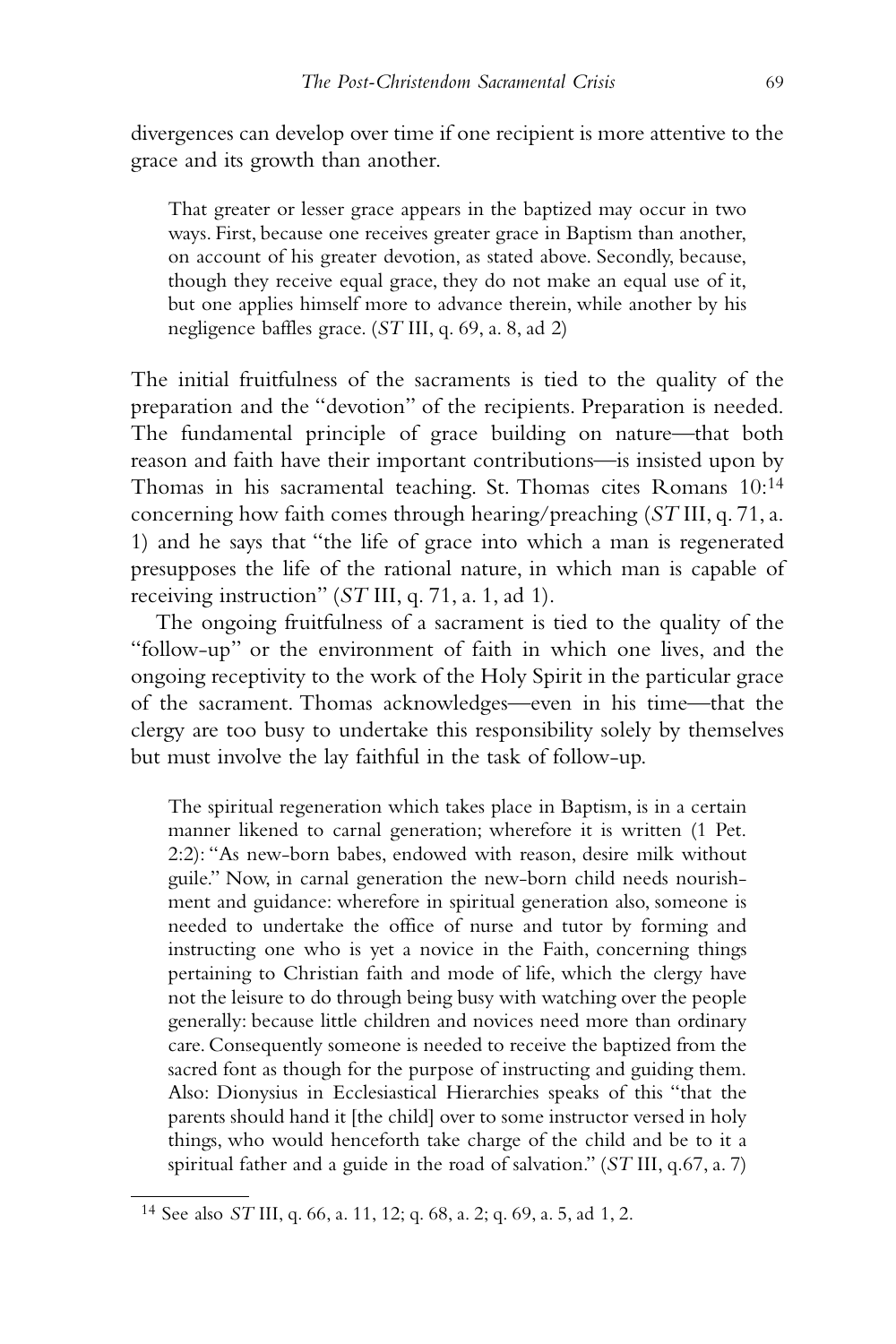#### 70 *Ralph Martin*

His comments on godparents contain an interesting implication about the social environment in which the recipient of a sacrament is being enfolded.

Augustine says in a sermon for Easter (#168): In the first place I admonish you, both men and women, who have raised children in Baptism, that you stand before God as sureties for those whom you have been seen to raise from the sacred font. . . . Godparents take upon themselves the duties of a tutor. Consequently, they are bound to watch over their godchildren when there is need for them to do so: for instance, when and where children are brought up among unbelievers. But if they are brought up among Catholic Christians, the godparents may well be excused from this responsibility, since it may be presumed that the children will be carefully instructed by their parents. If, however, they perceive in any way that the contrary is the case, they would be bound, as far as they are able, to see to the spiritual welfare of their godchildren. (*ST* III, q. 67, a. 8)

In response to objection 1, that since "uneducated and ill-instructed" people are "allowed to raise people from the sacred font" there is no need for godparents to instruct their godchildren, Thomas answers:

Where the danger is imminent, the godparent, as Dionysius says . . . should be someone *versed in holy things*. But where the danger is not imminent, by reason of the children being brought up among Catholics, anyone is admitted to this position because the things pertaining to the Christian rule of life and faith are known openly by all. Nevertheless an unbaptized person cannot be a godparent, as was decreed in the Council of Mainz. (*ST* III, q. 67, a. 8, ad 1)

Interestingly, when it comes to choosing godparents Thomas holds that it is not so important who they are if the baptized will be raised among "Catholic Christians" or will be "carefully instructed by their parents" or will be "handed over" to those who will instruct and guide them or will live in a society where "the things pertaining to the Christian rule of life and faith are known openly by all." When this will not be the case, Thomas indicates that the godparents will then have a serious responsibility and should be "versed in holy things."

# *Adults Must Be Tested: Don't Rush*

Thomas advises that children should be baptized without delay, "because we do not look for better instruction or fuller conversion. Secondly, because of the danger of death, for no other remedy is available for them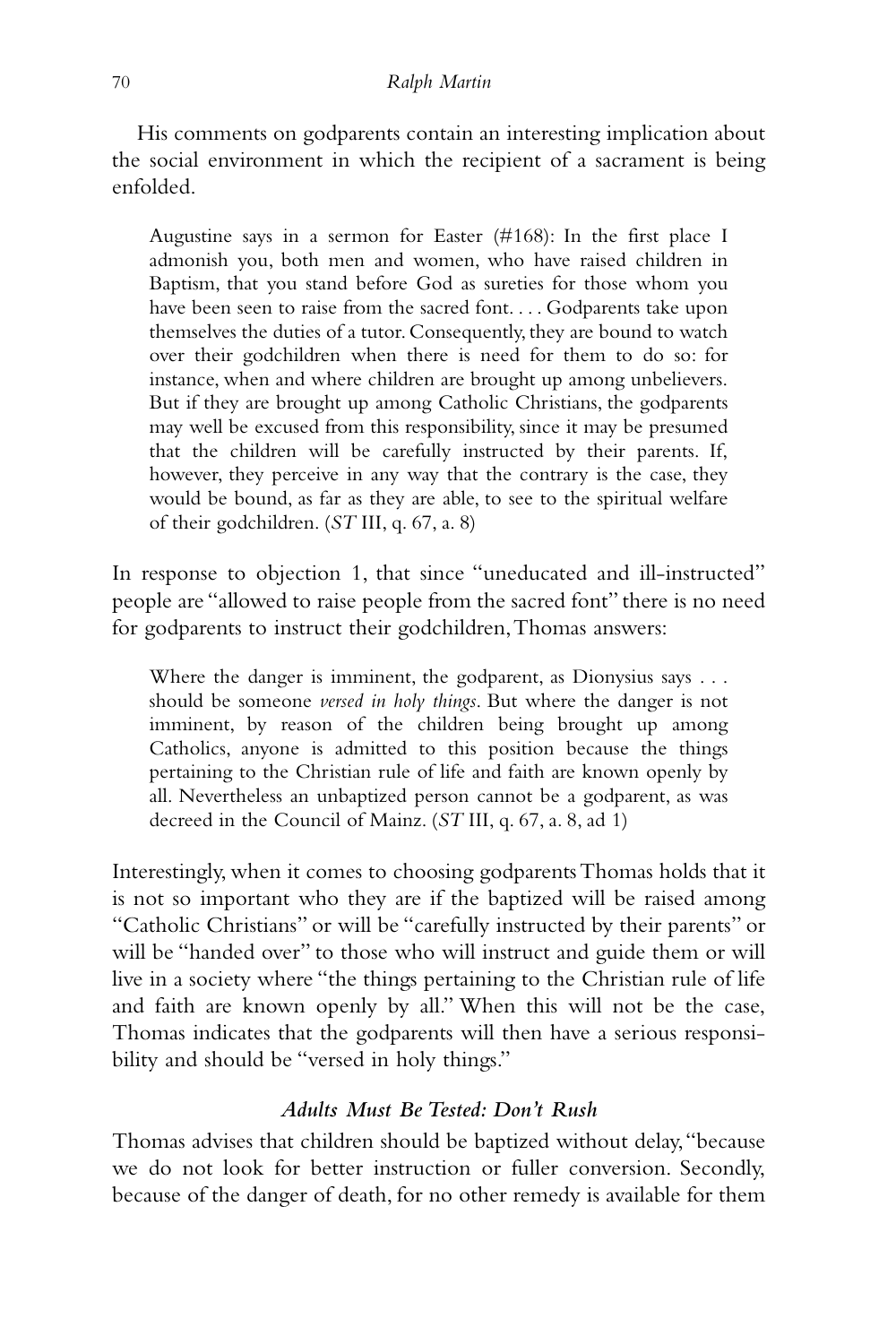besides the sacrament of Baptism." Adults, though, should be properly instructed and "tested" before they are baptized, since "adults have a remedy in the mere desire for Baptism. . . . And therefore Baptism should not be conferred on adults as soon as they are converted, but it should be deferred until some fixed time" (*ST* III, q. 68, a. 3).

The remedy for the original sin of children is the sacrament of Baptism, but since adults have a remedy in the "baptism of desire" present in those preparing to receive the sacrament there is no need to rush. It is interesting to note that *Lumen Gentium* restricts its use of the effectiveness of "desire" precisely to the situation of Catechumens.

Catechumens who, moved by the Holy Spirit, desire with an explicit intention to be incorporated into the Church, are by that very intention joined to her. With love and solicitude mother Church already embraces them as her own. (*LG* 14)

In the case of adults preparing for Baptism, Thomas considers it of great importance that the motivation, sincerity, and readiness of those seeking to be baptized be carefully discerned. This is the case, first of all, "as a safeguard to the Church, lest she be deceived through baptizing those who come to her under false pretenses, according to 1 john 4:1 *Believe not every spirit, but try the spirits, if they be of God*. And those who approach Baptism are put to this test, when their faith and morals are subjected to proof for a space of time" (*ST* III, q. 68, a. 3).

Oftentimes the parables of Jesus are misinterpreted to welcome everyone into the "big tent of Catholicism," without regard to the actual condition of those entering, either the Church or a particular sacrament. While inevitably there will be "weeds and wheat" growing in the field of the Church, the goal is not to assure a good supply of weeds by lack of adequate instruction, formation, and discernment in administering the sacraments of Christian initiation or other sacraments.

Another reason given by Thomas for the careful screening of candidates for adult Baptism is that growth in understanding and the conforming of one's life to the truth of Christ and life in the Church requires time. He also suggests that administering Baptism in a solemn way in connection with major feasts such as Easter or Pentecost more properly conveys the significance of the sacrament than administering it in more informal ways in ordinary times (*ST* III, q. 68, a. 3). Thomas therefore ends up fundamentally agreeing with the Council of Agde (can. 34) in recommending an eight-month period of catechumenate before admission to Baptism (*ST* III, q. 68, a. 3, obj. 2).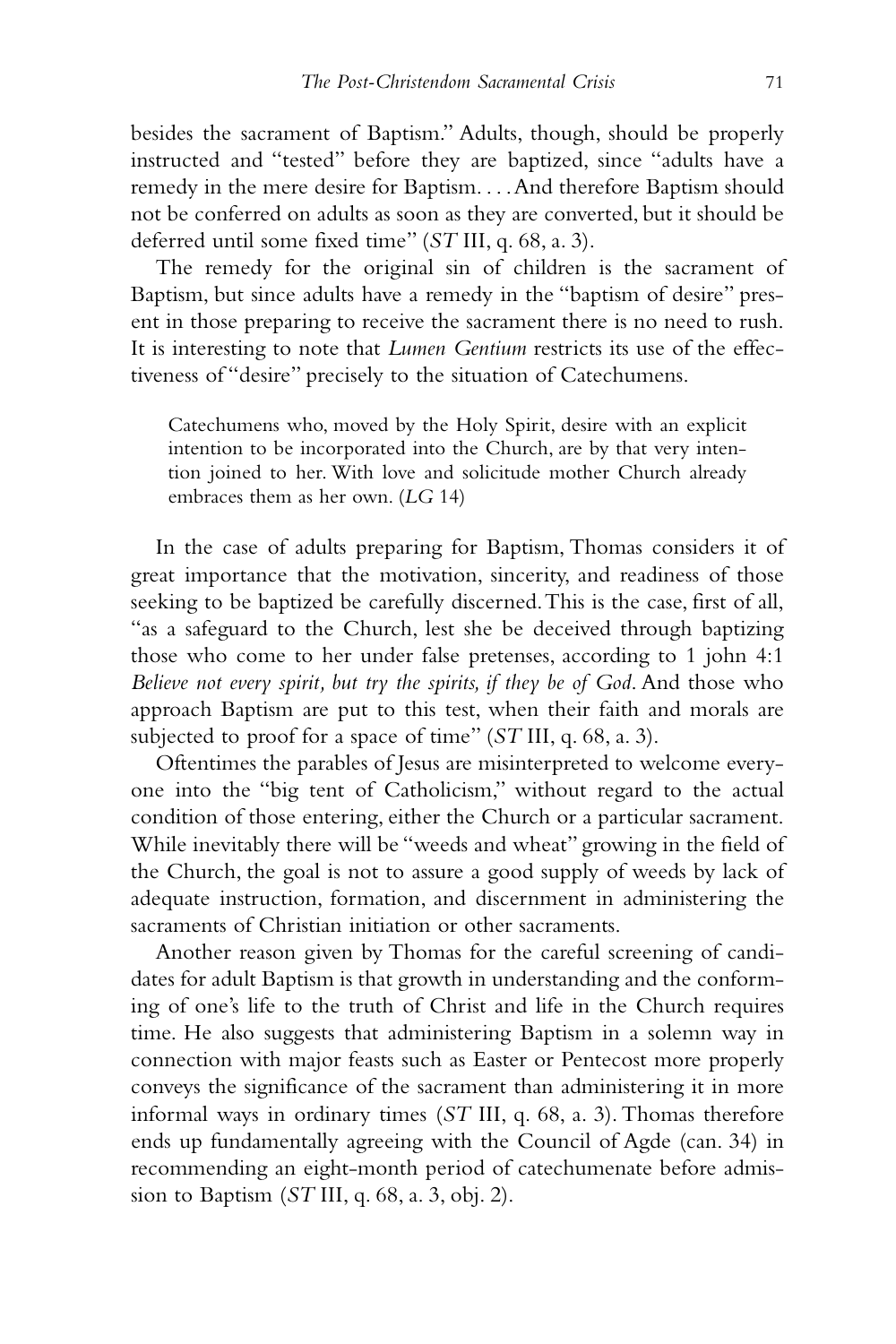With Thomas's support for an eight-month catechumenate, he again anticipates the decision of Vatican II to restore the adult catechumenate in the Rite of Christian Initiation of Adults. Though the RCIA has greatly improved the initiation process in many ways, it is oftentimes conducted as providing information rather than formation. Frequently there is no significant discernment about the readiness of candidates for baptism, in their intention to live a new way of life and in their desire for the graces and obligations of the sacraments. Nowhere is this more obvious than in the de-emphasis of the reality of the catechumenal exorcisms; Thomas warns against attaching little importance to them.

# *The Importance of Exorcisms*

Thomas, in his fidelity to the teaching of the Apostles and the Fathers, takes very seriously the reality of the devil and the need to remove his influence from the lives of candidates for Baptism. One reason for the lack of proper fruitfulness in the reception of sacraments is that the power of the devil is not dealt with. "The power of the devil is restrained by prayers, blessings, and the like, from hindering the sacramental effect" (*ST* III, q 66, a. 10).

We may note that the objections against the pre-Baptismal exorcisms that Thomas cites have a very contemporary ring. Minimizing the reality of the effects of original sin—and the opening to demonic influence that accompanies it—and the claimed innocence of infants are, in Thomas's understanding, not warranted by the witness of Scripture and tradition. Against the objections against the necessity of the exorcisms before Baptism, St. Thomas cites Pope Celestine (Letter to the Episcopate of Gaul): *Whether children or young people approach the sacrament of regeneration they should not come to the fount of life before the unclean spirit has been expelled from them by the exorcisms and breathings of the clerics* . . . Whoever purposes to do a work wisely, first removes the obstacles to his work; hence it is written ( Jerem. 4:3): *Break up anew your fallow ground and sow not upon thorns* . . . Now the devil is the enemy of man's salvation, which man acquires by Baptism; and he has a certain power over man from the very fact that the latter is subject to original or even actual sin. Consequently it is fitting that before Baptism the demons should be cast out by exorcisms, lest they impede man's salvation" (*ST* III, q. 71, a. 2).

Another objection that Thomas responds to claims that, since not everyone is "possessed" by the devil, the exorcisms are not needed in many cases. To this objection St. Thomas replies: "The energumens [the possessed] are so-called from *laboring inwardly* under the outward operation of the devil. And though not all that approach Baptism are troubled by him in their bodies, yet all who are not baptized are subject to the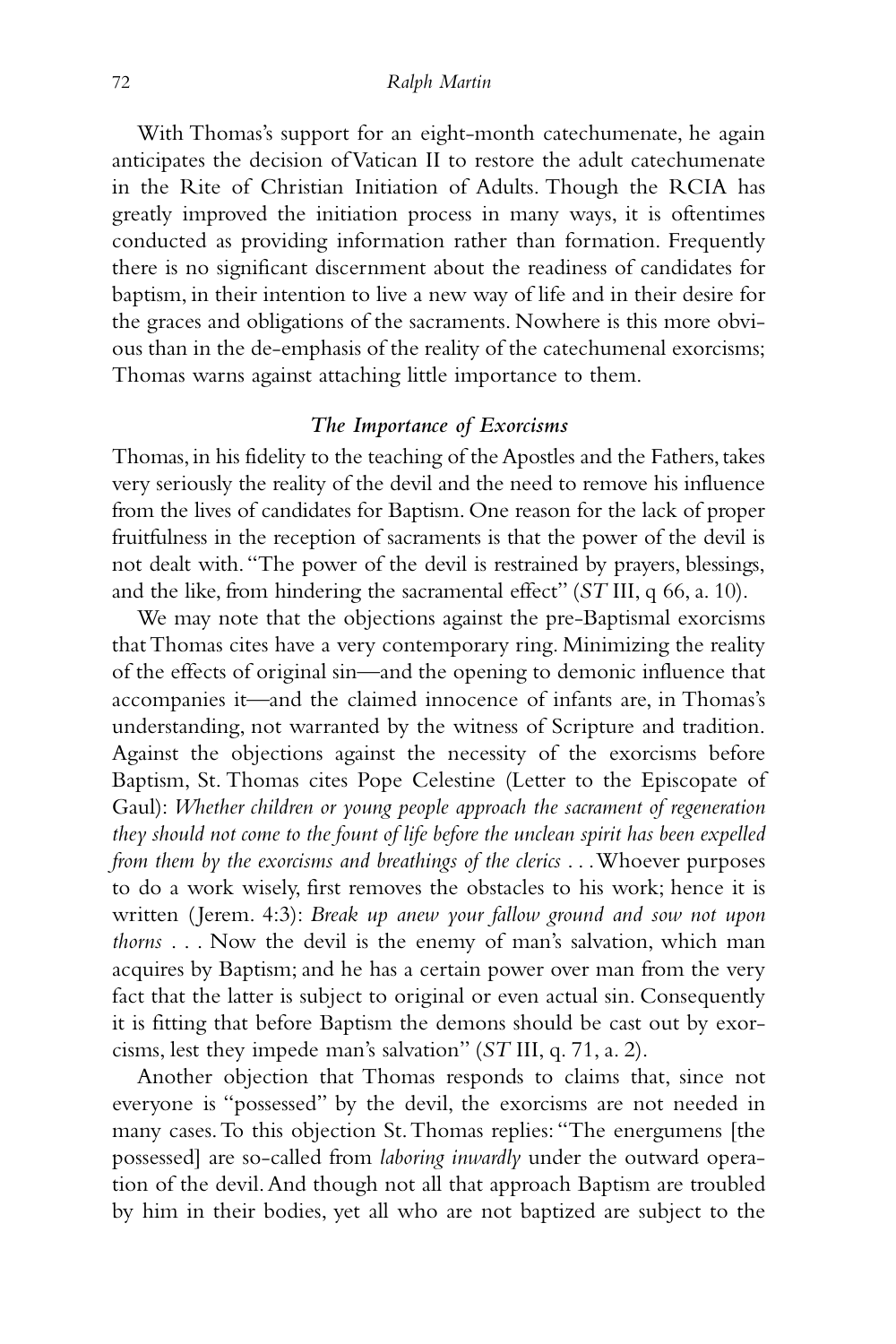power of the demons, at least on account of the guilt of original sin" (*ST* III, q. 71, a. 2, ad 1). Here St. Thomas is making the distinction between those more severely troubled by the devil (including the "possessed") and those less troubled but still in need of exorcism.

This of course remains the teaching of the Church; nonetheless, in many cases references to the devil and the exorcisms that precede and accompany baptism are treated as primitive "symbols" of negative "energies." But in fact, even in Thomas's time, there was skepticism about the actual existence of the demonic, to the extent that Thomas felt the need to directly address it.

*Are the exorcisms mere signs or do they really have an effect?* It's startling to read in the objection stated below and in Thomas's response a temptation to "demythologize" at the height of "medieval" Catholicism.

Augustine says (De symbol I): *Little children are breathed upon and exorcized, in order to expel from them the devil's hostile power, which deceived man*. But the Church does nothing in vain. Therefore the effect of these breathings is that the power of the devils is expelled. . . . Some say that the things done in the exorcism have no effect, but are mere signs. But this is clearly false; since in exorcizing, the Church uses words of command to cast out the devil's power. . . . Therefore we must say that they have some effect, but, other than that of Baptism. . . . Those things that are done in the exorcism remove the twofold impediment against the reception of saving grace. Of these, one is the outward impediment; so far as the demons strive to hinder man's salvation . . . as to the devil not placing obstacles against the reception of the sacrament. . . . The other impediment is within, forasmuch as, from having contracted original sin, man's sense is closed to the perception of the mysteries of salvation. Hence Rabanus says (*De Instit. Cleric*. i) that *by means of the typifying spittle and the touch of the priest, the Divine wisdom and power brings salvation to the catechumen, that his nostrils being opened he may perceive the odor of the knowledge of God, that his ears be opened to hear the commandments of God, that his senses be opened in his inmost heart to respond*. (*ST* III, q. 71, a. 3)

# *But won't Baptism take care of the demons?*

Just as Thomas cautioned against expecting the reception of the sacrament to do the work that was supposed to prepare for it in the matter of repentance from sin and unbelief, and other forms of "insincerity," he makes the same caution in relation to the necessity of the preparatory exorcisms. To the objection that the sacrament itself will take care of any need for exorcisms, St. Thomas replies: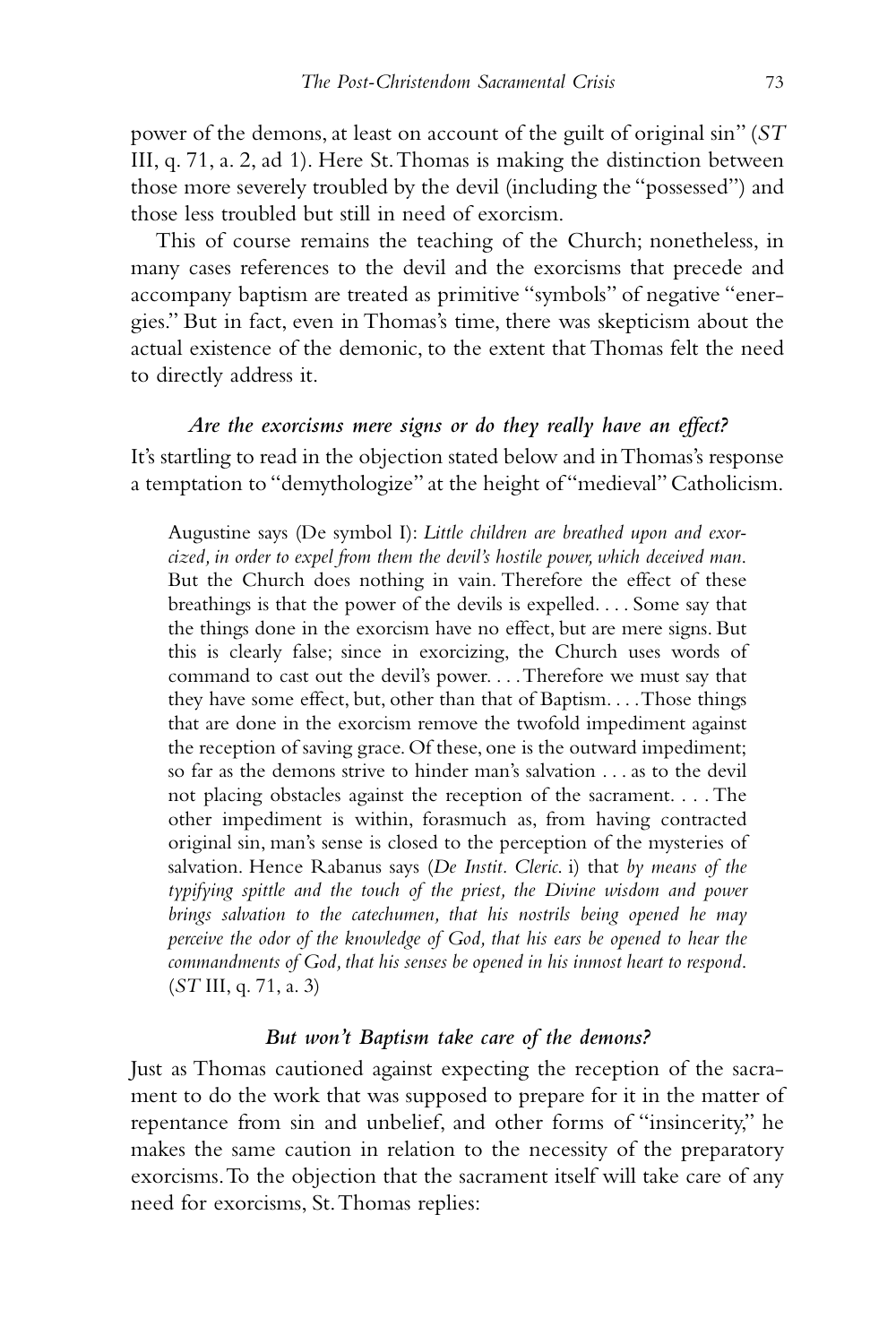The power of the devil in so far as he hinders man from obtaining glory, is expelled from man by the Baptismal ablution; but in so far as he hinders man from receiving the sacrament, his power is cast out by the exorcisms. (*ST* III, q. 71, a. 2, ad 2)

Thomas makes clear that the preparatory exorcisms do not need to be repeated, but if they have been skipped, they should be performed when their absence is recognized.

Nor are they supplied to no purpose after Baptism: because just as the effect of Baptism may be hindered before it is received, so can it be hindered after it has been received. (*ST* III, q. 71, a. 3, ad 3)

A growing contemporary Catholic literature is beginning to address the question of why and how post-baptismal "minor exorcisms"—but not in the case of the "possessed," for these are reserved to the official diocesan exorcist, when such have been appointed—can bring significant freedom, even to Catholics attempting to live a life of great devotion and discipline but who are being hindered by various obstacles.<sup>15</sup> Thomas, again considering the workload of priests, envisions "Readers and Exorcists" assisting the priest in the task of catechizing and exorcisms (*ST* III, q. 71, a. 4, ad 2).

<sup>15</sup> There is a growing literature which attempts to address the pastoral needs of those praying for others for deliverance from the influence of the demonic. Three that are written by Catholics that many find of help are: Fr. Michael Scanlan, T.O.R. and Randall Cirner, *Deliverance from Evil Spirits: A Weapon for Spiritual Warfare* (Ann Arbor, MI: Servant Books, 1980); Francis MacNutt, *Deliverance from Evil Spirits: A Practical Manual* (Grand Rapids, MI: Chosen Books, 1995); Neal Lozano, *Unbound: A Practical Guide to Deliverance* (Grand Rapids, MI: Chosen Books, 2003). A more theological/pastoral treatment of the area is provided by Cardinal Leon-Joseph Suenens in his *Renewal and the Powers of Darkness*, foreword by Cardinal Joseph Ratzinger (Ann Arbor: Servant Books, 1983). A study on the power of the Spiritual Exercises of St. Ignatius of Loyola to bring about significant inner healing and transformation, which includes "case studies," is John Horn, S.J., *Mystical Healing: The Psychological and Spiritual Power of the Ignatian Spiritual Exercises* (New York: Crossroad Publishing Company, 1996). See also, by Ralph Martin, "The Authority of the Good Shepherd: Overcoming Evil," in *Good Shepherd: Living Christ's Own Pastoral Authority*, Fifth Annual Symposium on the Spirituality and Identity of the Diocesan Priest, Co-sponsored by: The Institute for Priestly Formation and University of St. Mary of the Lake, Mundelein Seminary, March 16–19, 2006: 69–81.

See also the seriousness with which the tradition regards the work of the demonic in the life of Christians; for example: John Cassian, *The Conferences*, VII and VIII; *The Institutes*V–XII; Teresa of Avila, *Interior Castle*, I:2, 16–17; II:1, 2–6; III: 1; IV:7–9; Francis de Sales, *Introduction to the Devout Life*, IV; Bernard of Clairvaux, *On the Song of Songs*, Sermons 15:6; 19:7; 33:10–11; 63:6; 64:4.